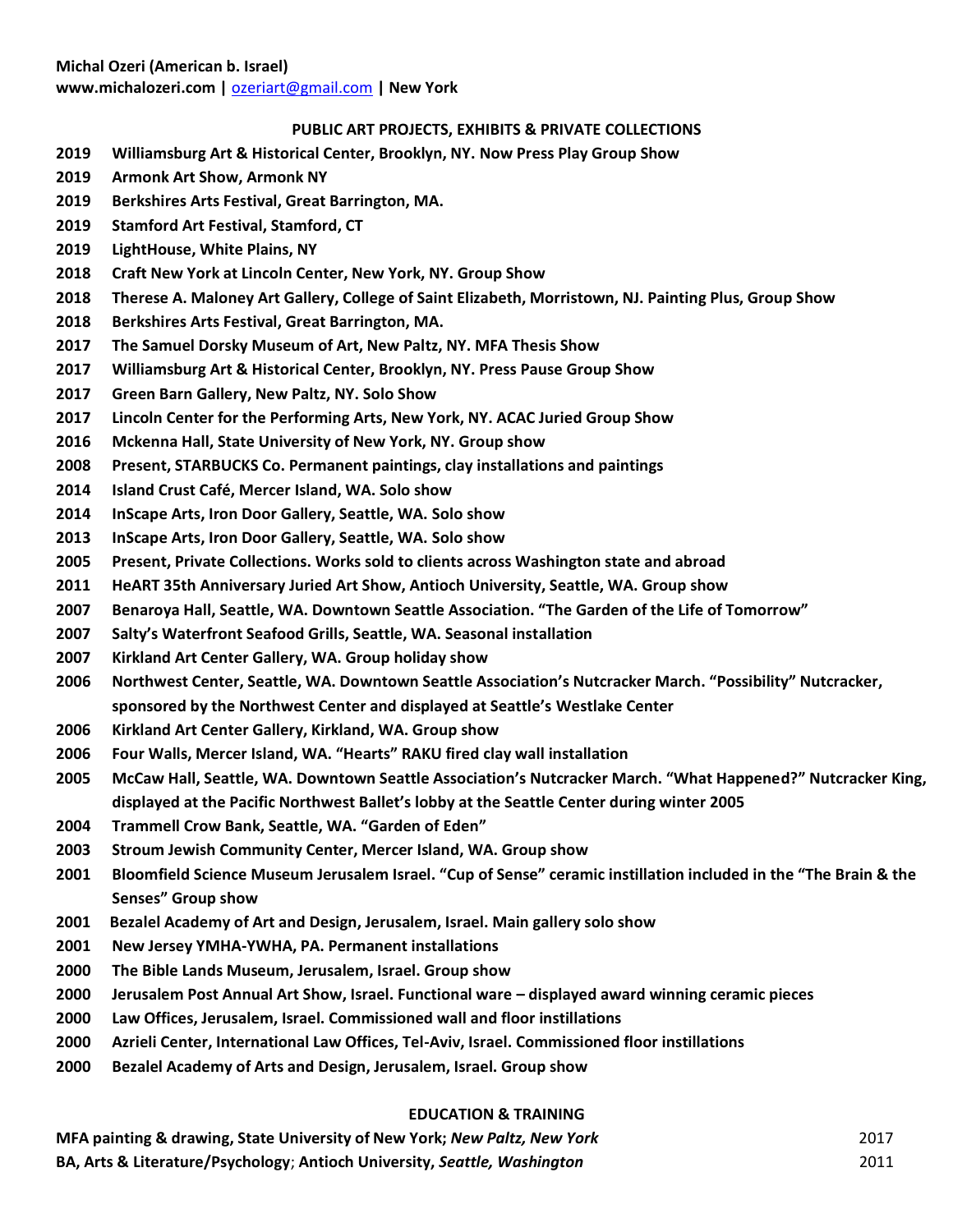#### **AWARDS**

**Research and Creative Projects Award, Grant, 2017 SUNY New Paltz, New Paltz, NY President Donald P. Christian Selected Collection, Loan of Private Artwork, 2016-2017 MFA Ceramics Scholarship, 2015, SUNY New Paltz, New Paltz, NY**

# **PROFESSIONAL AND TEACHING EXPERIENCE**

| M. Ozeri Fine Art, New York                                       | 2017- Present                  |
|-------------------------------------------------------------------|--------------------------------|
| <b>Visual Artist, Educator, Creative Programming</b>              |                                |
| <b>State University of New York, New Paltz, New York</b>          |                                |
| <b>Instructor on Record, Introduction to Painting</b>             | September 2016 - January 2017  |
| <b>State University of New York, New Paltz, New York</b>          |                                |
| <b>Graduate Assistant, Kiln Room Manager</b>                      | September 2015 - December 2015 |
| State University of New York, New Paltz, New York                 |                                |
| <b>Internship, College Art Teaching, Materials</b>                | September 2015 - December 2015 |
| Internship, College Art Teaching, Design and Form                 | September 2015 - December 2015 |
| DigiPen Institute of Technology, Redmond, WA                      |                                |
| <b>Adjunct Faculty, Plastic Arts Lab</b>                          | January 2014 - May 2015        |
| New Jersey YMHA-YWHA Camps, Fairfield, NJ                         |                                |
| Art Program Manager and Educator, Total Specialty Camps, Head     | 2013-2015                      |
| <b>Art Program Director</b>                                       | 2004-2013                      |
| Art Instructor, Ceramics Department Head                          | 1995-2004                      |
| M. Ozeri Art Studio, InScape Arts, Seattle, WA                    | 2012 - 2015                    |
| Visual Artist, Art Instructor                                     |                                |
| Bellevue College, Bellevue, WA                                    | 2003 - 2008                    |
| Instructor, Ceramics Hand-Building and Wheel-Throwing             |                                |
| Art's Cool! Program, King County, WA                              | 2005 - 2008                    |
| <b>Instructor, Ceramics Hand-Building, Painting &amp; Drawing</b> |                                |
| The Ceramics Workshop, Jerusalem, Israel                          | 1996 - 2002                    |
| <b>Owner and Manager</b>                                          |                                |
| Israel Museum, Jerusalem, Israel                                  | 1995 - 1996                    |
| Apprentice, Studio Assistant                                      |                                |

### **AFFILIATIONS**

• National Council on Education for the Ceramic Arts (NCECA) member 2006